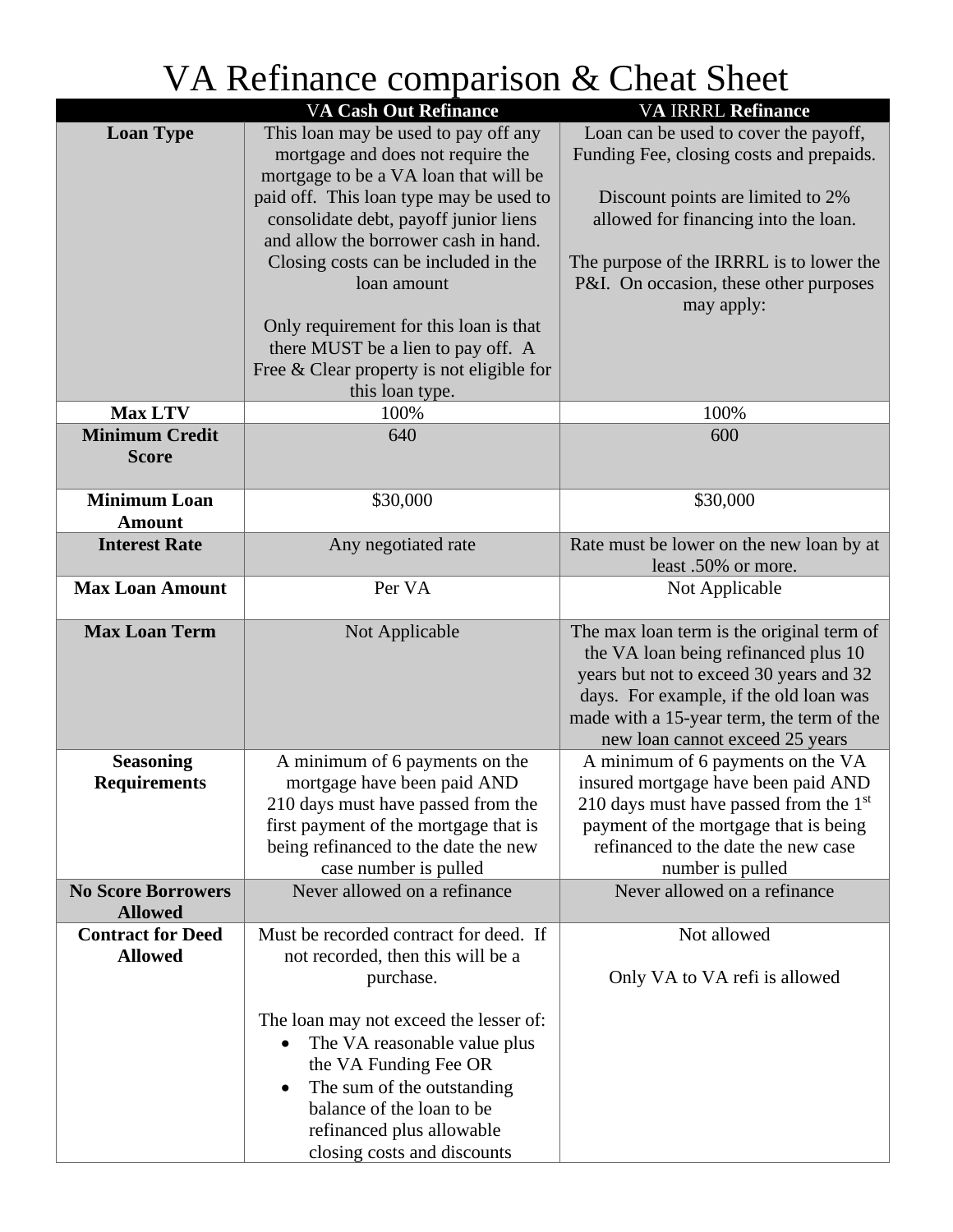|                                              | Borrower will need to supply proof of<br>mortgage payments made on time.                                                                                                                                                                                                                                          |                                                                                                                                                                                                                                                                      |
|----------------------------------------------|-------------------------------------------------------------------------------------------------------------------------------------------------------------------------------------------------------------------------------------------------------------------------------------------------------------------|----------------------------------------------------------------------------------------------------------------------------------------------------------------------------------------------------------------------------------------------------------------------|
| <b>Case Number</b>                           | Case number will be ordered when the<br>Appraisal is ordered. All orders are<br>placed directly through the VA Portal.<br>VA 1805 is the form to order the<br>Appraisal & LIN (Loan Identification<br>Number) this document will be needed<br>by underwriting. Please print<br>immediately after order is placed. | IRRRL case number required to be<br>ordered through the VA Portal. This is<br>also considered a VA 1805 and must be<br>printed at time of request for IRRRL case<br>number and uploaded to the file.                                                                 |
| <b>Appraisal</b>                             | Required                                                                                                                                                                                                                                                                                                          | Appraisal is not required                                                                                                                                                                                                                                            |
| <b>Termite</b><br><b>Requirements</b>        | No, unless appraisal shows evidence of<br>pest/termite damage                                                                                                                                                                                                                                                     | N <sub>o</sub>                                                                                                                                                                                                                                                       |
| <b>New Construction</b>                      | Yes                                                                                                                                                                                                                                                                                                               | N <sub>o</sub>                                                                                                                                                                                                                                                       |
| end loan allowed?                            |                                                                                                                                                                                                                                                                                                                   |                                                                                                                                                                                                                                                                      |
| <b>Occupancy</b>                             | Primary Residence Only<br>Borrower must prove property is<br>currently occupied by them through<br>standard loan documentation                                                                                                                                                                                    | Primary Residence or Non-Owner<br>Occupant<br>Borrower must prove property is<br>currently occupied by them through<br>standard loan documentation<br><b>OR</b><br>The Veteran (or Spouse) must certify that<br>he or she previously occupied as his or<br>her home. |
| <b>AUS</b><br><b>Entitlement</b>             | DU Only<br>Findings must show an<br>Approve/Eligible or a Refer/Eligible<br>for submission to underwriting.<br>Refer/Eligible will require manual<br>guidelines to be met. Please see<br><b>Manual Requirements Section</b><br>Must have sufficient entitlement                                                   | No Findings<br>Do Not Run AUS as an IRRRL is a<br>Manual Underwrite<br>Veteran re-uses entitlement used on the<br>existing VA loan – the IRRRL does not                                                                                                              |
|                                              | If existing VA loan on the same<br>property is being refinanced,<br>entitlement can be restored for the<br>refinance                                                                                                                                                                                              | impact the amount of entitlement the<br>veteran has in use                                                                                                                                                                                                           |
| <b>Non-Owner</b><br><b>Occupant Borrower</b> | Not Allowed                                                                                                                                                                                                                                                                                                       | Not Allowed                                                                                                                                                                                                                                                          |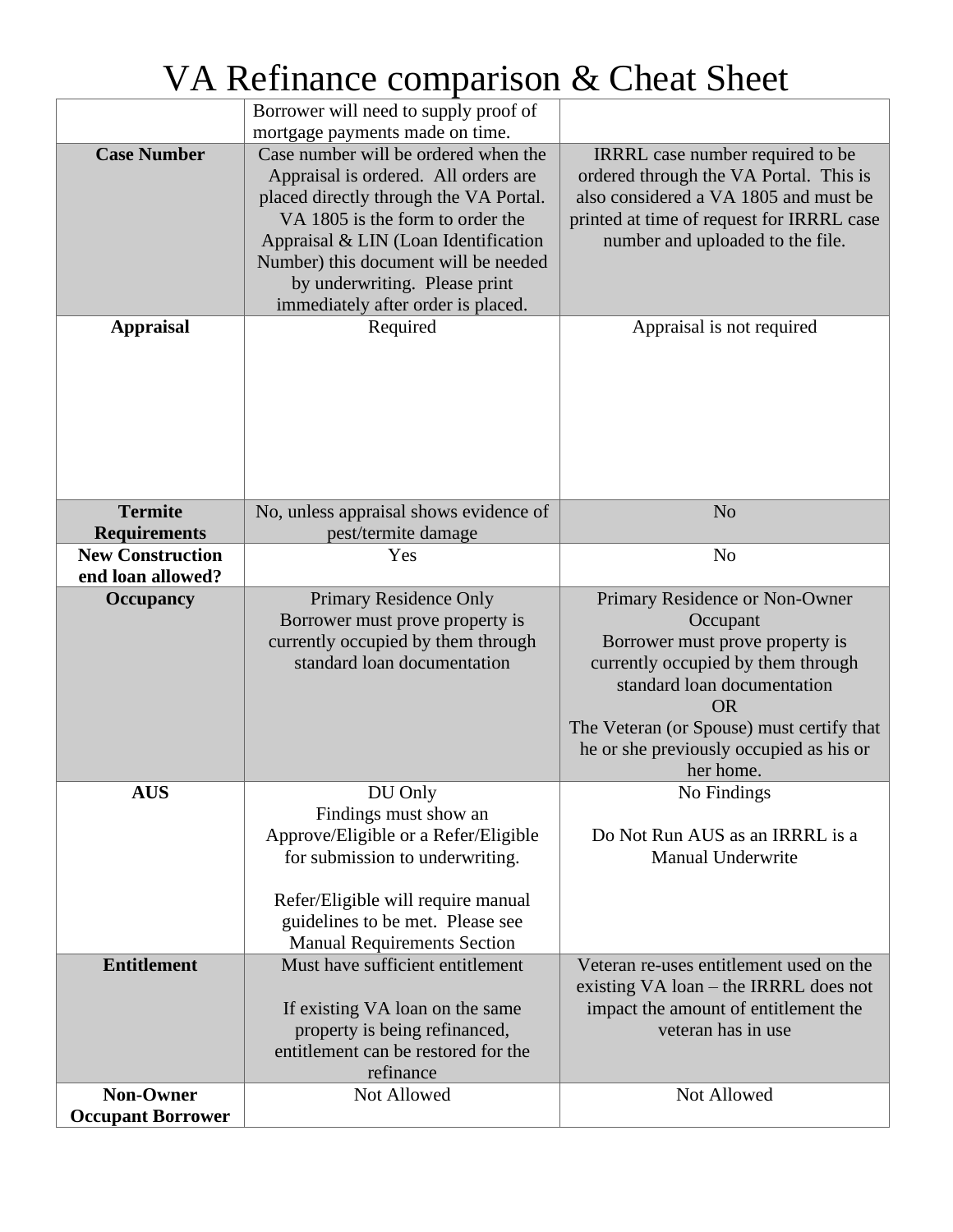| <b>Removal/Addition of</b><br>any Current<br><b>Borrowers</b><br><b>Application</b> | Veteran must be on loan and title.<br>Additional borrowers that are not a<br>Spouse will affect distribution of<br>entitlement and may require Prior<br>Approval from VA<br>Full 1003 is required<br>Application must be taken and signed<br>by borrower prior to ordering a new<br>case number or refi authorization | No changes may occur to add or remove<br>borrowers from the note without<br>additional documentation to be provided<br>to allow the underwriter to confirm that<br>the changes will not adversely affect the<br>loan repayment.<br>Sections that should not be completed<br>are:<br>V. Income<br>2 years employment history is still<br>required<br><b>VI. Assets</b><br>Only show enough assets to satisfy cash<br>to close, if applicable<br><b>VI.</b> Liabilities |
|-------------------------------------------------------------------------------------|-----------------------------------------------------------------------------------------------------------------------------------------------------------------------------------------------------------------------------------------------------------------------------------------------------------------------|-----------------------------------------------------------------------------------------------------------------------------------------------------------------------------------------------------------------------------------------------------------------------------------------------------------------------------------------------------------------------------------------------------------------------------------------------------------------------|
|                                                                                     |                                                                                                                                                                                                                                                                                                                       | Only list the mortgages<br>Application must be taken and signed by<br>borrower prior to ordering a new case<br>number or refi authorization                                                                                                                                                                                                                                                                                                                           |
| <b>Ratios</b>                                                                       | Approve/Eligible – ratios determined<br>by AUS, not to exceed 50%<br>Refer/Eligible – ratios capped at $41\%$<br>for manual underwrite                                                                                                                                                                                | Ratios not calculated on this product                                                                                                                                                                                                                                                                                                                                                                                                                                 |
| <b>Credit Reports</b>                                                               | Full credit report required<br>Approve/Eligible – provides credit<br>acceptance<br>Refer/Eligible – manual credit<br>guidelines must be met. 0X30 in past<br>12 months and no more than 2X30 in<br>previous 24 months                                                                                                 | Mortgage Only credit report with scores<br>is required<br>No mortgage delinquencies within the<br>past 12 months                                                                                                                                                                                                                                                                                                                                                      |
| What can be<br>included in loan?                                                    | Mortgage & Liens<br>$\bullet$<br>Other Debt<br>Cash to borrower<br><b>Funding Fee</b><br><b>Closing Costs</b><br>Prepaids                                                                                                                                                                                             | VA Mortgage/Payoff<br>Reasonable Closing costs,<br>prepaids & discount points (no<br>more than 2 discount points may<br>be financed)<br>Cash back to borrower is not allowed                                                                                                                                                                                                                                                                                          |
| <b>Net Tangible Benefit</b>                                                         | Loan must have a net tangible benefit<br>to the Veteran. See VA Matrix for<br>details.                                                                                                                                                                                                                                | See matrix for specific Net Tangible<br>Benefits located in Refinance Section<br>When a loan will lower the term from 30<br>to 15 year, the borrower cannot be<br>charged closing costs.                                                                                                                                                                                                                                                                              |